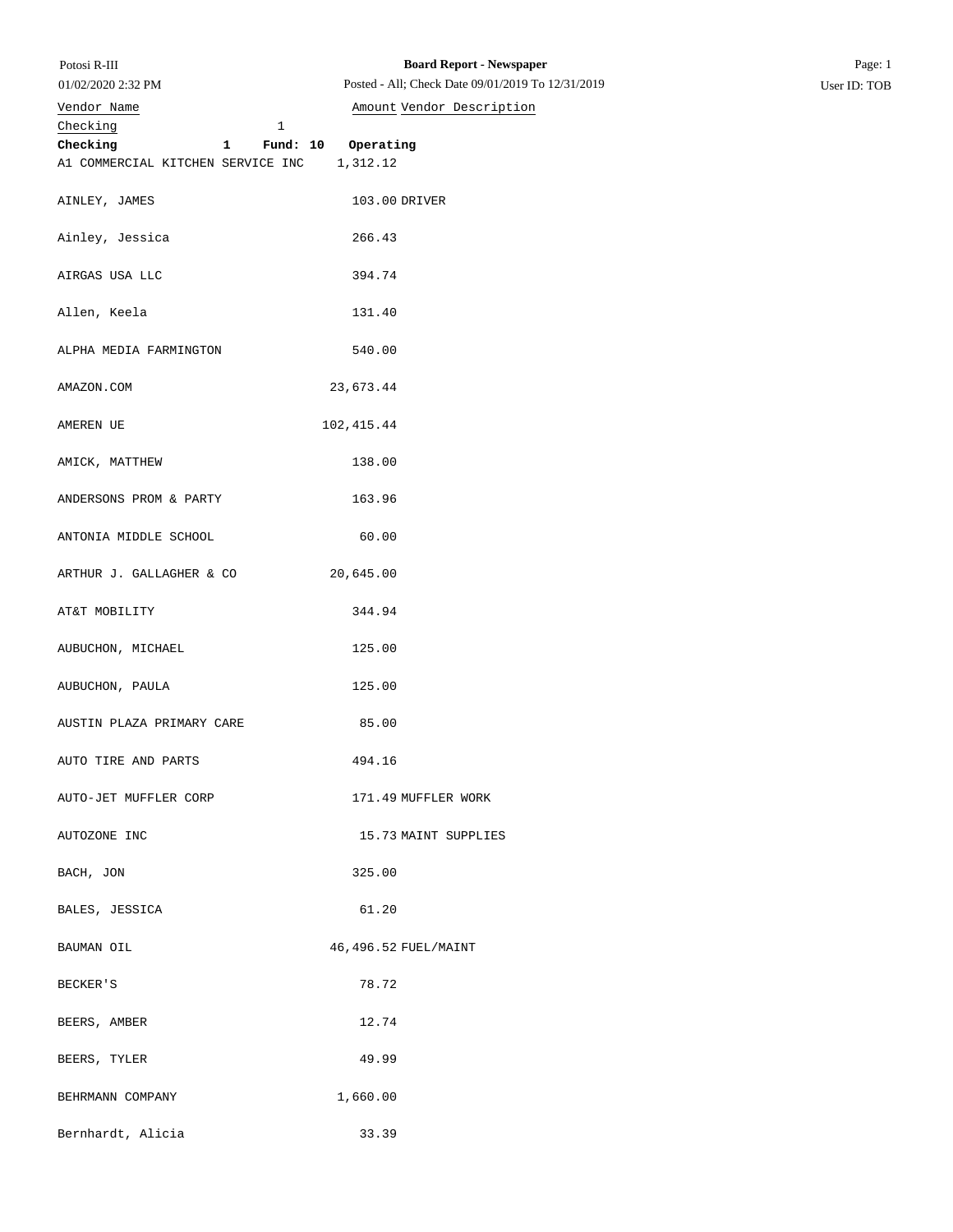| Potosi R-III<br>01/02/2020 2:32 PM                 | <b>Board Report - Newspaper</b><br>Posted - All; Check Date 09/01/2019 To 12/31/2019 | Page: 2<br>User ID: TOB |
|----------------------------------------------------|--------------------------------------------------------------------------------------|-------------------------|
| Vendor Name<br>BLAIR, SHANNON                      | Amount Vendor Description<br>105.00                                                  |                         |
| Blair, Tyla                                        | 43.21 REIMB                                                                          |                         |
| BLICK ART MATERIALS                                | 1,297.36                                                                             |                         |
| BMI                                                | 254.53                                                                               |                         |
| BOHANNON'S BODY SHOP                               | 1,047.84                                                                             |                         |
| BOUNDS, ROGER                                      | 138.00                                                                               |                         |
| BOUSE, KIM                                         | 227.70 OFFICIAL                                                                      |                         |
| BOUSE, LORETTA                                     | 242.47 TRAVEL                                                                        |                         |
| BOYD, CHRISTOPHER                                  | 10.50                                                                                |                         |
| BOYER LUMBER INC                                   | 1,971.21 MAINT SUPPLIES                                                              |                         |
| BOYER, MICHELLE                                    | 26.49 REIMB                                                                          |                         |
| BOYER, PORTIA                                      | 193.30 WORKSHOP                                                                      |                         |
| BRADLEY, MATT                                      | 1,435.15 REIMB                                                                       |                         |
| BRADLEY, TONYA                                     | 61.20 TRAVEL/REIMB                                                                   |                         |
| BRAINPOP                                           | 3,445.00                                                                             |                         |
| Brawley, Kami                                      | 120.78                                                                               |                         |
| BROOKLAND JUNIOR HIGH                              | 200.00                                                                               |                         |
| BSN SPORTS INC                                     | 33,569.87                                                                            |                         |
| BUCKLEY, SARA                                      | 207.66                                                                               |                         |
| BULTE COMPANY                                      | 3,595.00                                                                             |                         |
| BUSENBARK CARPET, INC.                             | 862.00 CARPET                                                                        |                         |
| CAMBRIDGE EDUCATIONAL SERVICES INC 2,703.18        |                                                                                      |                         |
| CAMILLO, JOSH                                      | 495.00                                                                               |                         |
| CAMILLO, TRICIA                                    | 160.20                                                                               |                         |
| CAPE ELECTRICAL SUPPLY LLC 1,070.97 MAINT SUPPLIES |                                                                                      |                         |
| CAPE JANITOR SUPPLY                                | 33,130.97                                                                            |                         |
| CAPE NOTRE DAME HIGH SCHOOL                        | 200.00                                                                               |                         |
| CAPITAL SUPPLY COMPANY                             | 1,237.89 MAINT SUPPLIES                                                              |                         |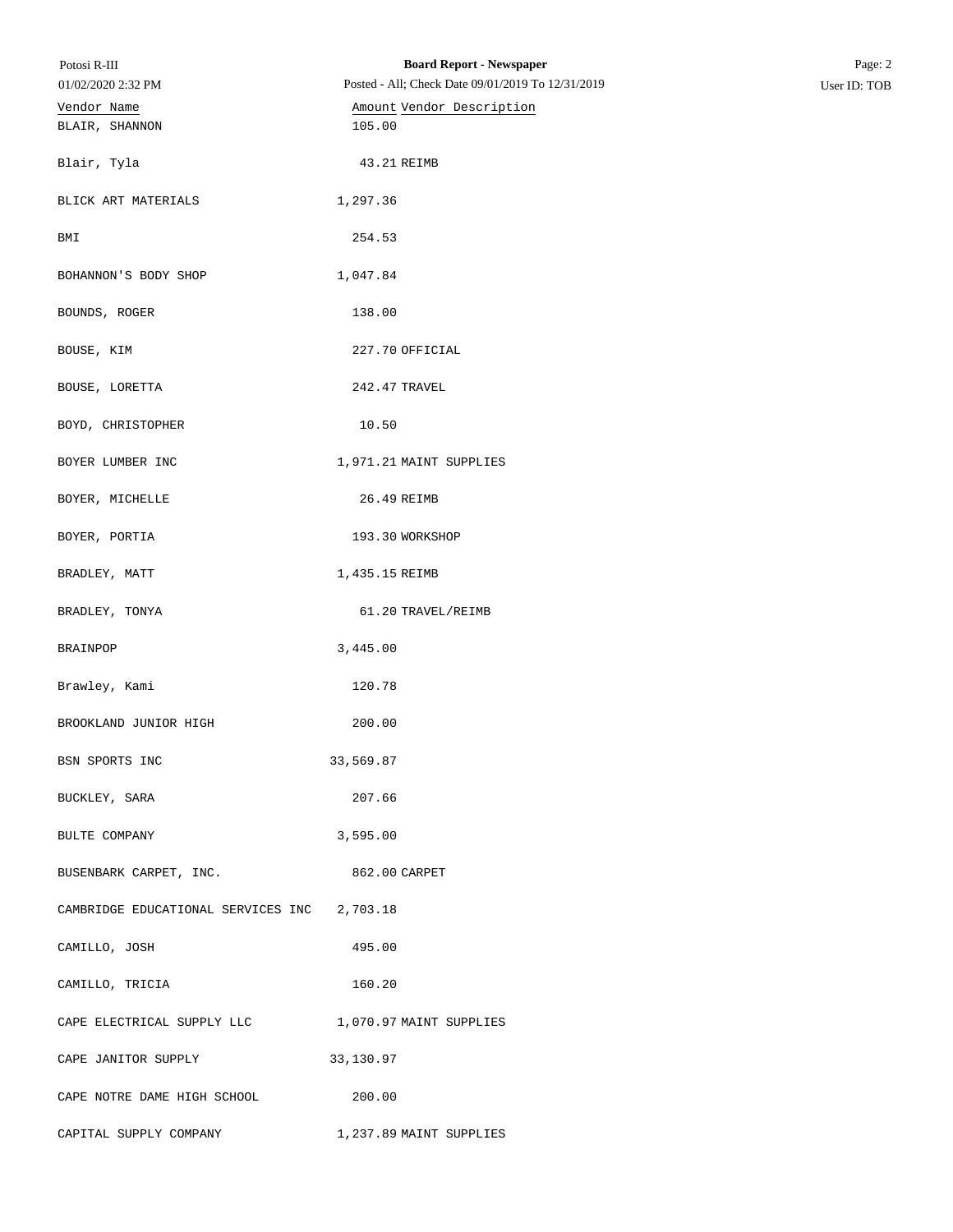| Potosi R-III<br>01/02/2020 2:32 PM     | <b>Board Report - Newspaper</b><br>Posted - All; Check Date 09/01/2019 To 12/31/2019 | Page: 3<br>User ID: TOB |
|----------------------------------------|--------------------------------------------------------------------------------------|-------------------------|
| Vendor Name<br>CARR'S GOLF CARTS, INC. | Amount Vendor Description<br>11.20                                                   |                         |
| CARTER, PATRICIA                       | 222.64                                                                               |                         |
|                                        | 155.39                                                                               |                         |
| CASE PARTS COMPANY                     |                                                                                      |                         |
| CASTELLO'S RESTAURANT                  | 840.00                                                                               |                         |
| CENTER FOR ED & EMPLOYMENT LAW         | 433.95                                                                               |                         |
| CENTRAL SCHOOL DISTRICT                | 100.00                                                                               |                         |
| CENTRAL STATES BUS SALES               | 4,633.66 BUS GARAGE SUPPLIES                                                         |                         |
| CENTURYLINK                            | 7,895.12 TELEPHONE                                                                   |                         |
| CHAZELLE BROTHERS                      | 74.27 UPS/SUPPLIES                                                                   |                         |
| CHAZELLE, TAMMY                        | 498.60 REIMB                                                                         |                         |
| CHEMSEARCH                             | 562.50 SUPPLIES                                                                      |                         |
| CICI'S PIZZA                           | 116.00                                                                               |                         |
| CIPAFILTER                             | 4,629.72                                                                             |                         |
| CITY OF ST LOUIS                       | 0.00                                                                                 |                         |
| CLAPP, DEANNA                          | 111.51                                                                               |                         |
| CLEAN UNIFORM COMPANY                  | 1,770.41                                                                             |                         |
| COCA COLA                              | 163.54 SODA                                                                          |                         |
| Coleman, Mariah                        | 373.61                                                                               |                         |
| COMMERCIAL BILLING SERVICE             | 324.72                                                                               |                         |
| CONNER'S PLACE                         | 180.00                                                                               |                         |
| CONSOLIDATED TRUCK & CASTER            | 178.15                                                                               |                         |
| COOPER, JESSIE                         | 125.00                                                                               |                         |
| CORBETT, BRENDON                       | 125.00                                                                               |                         |
| CORDIA, MELISSA                        | 59.34 REIMB                                                                          |                         |
| COUNTRY CORNER FLORIST                 | 90.00                                                                                |                         |
| COUNTRY MART                           | 2,098.29                                                                             |                         |
| COX, ANTHONY                           | 140.00                                                                               |                         |
| COX, JOHN                              | 111.65                                                                               |                         |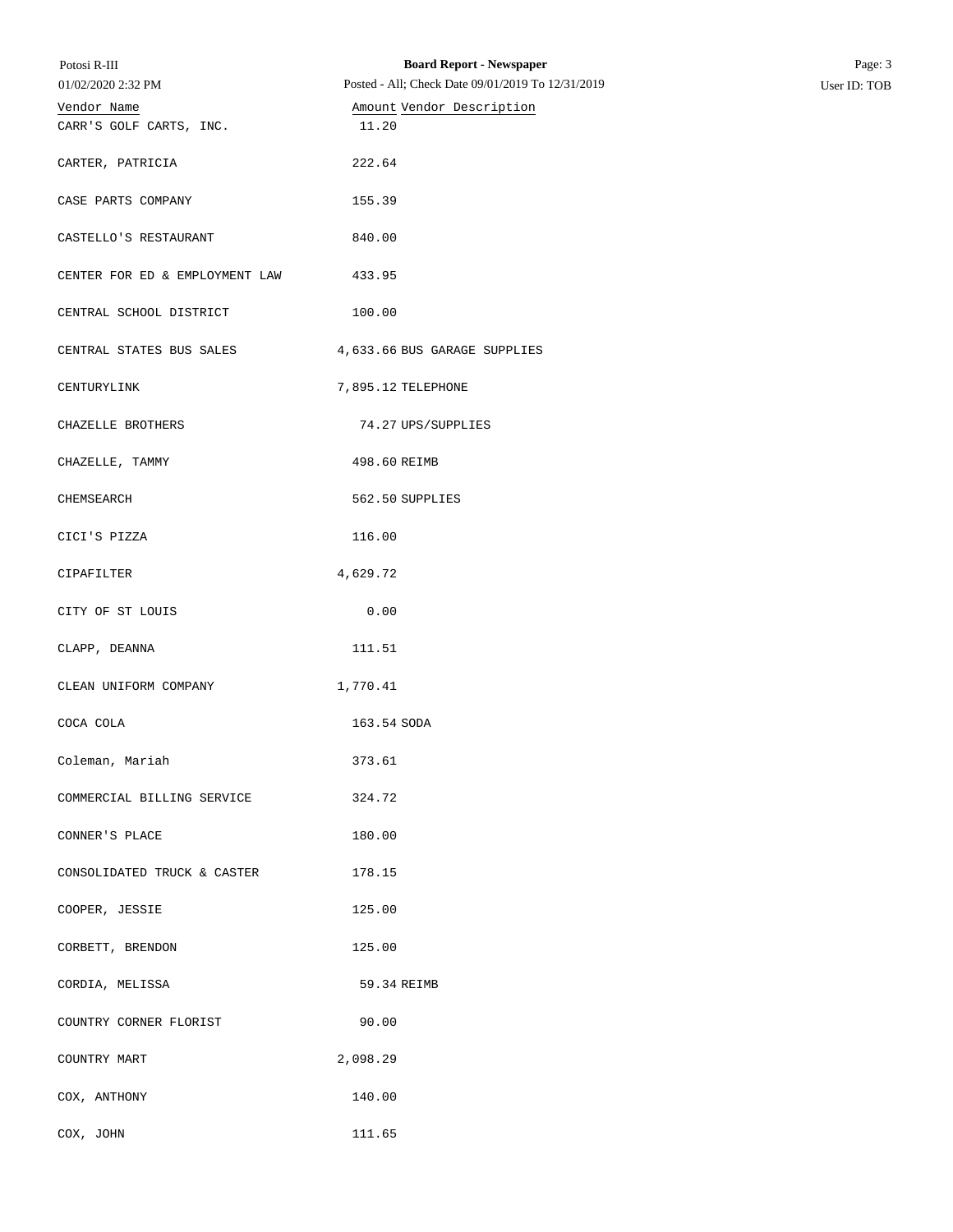| Potosi R-III                             | <b>Board Report - Newspaper</b>                   | Page: 4      |
|------------------------------------------|---------------------------------------------------|--------------|
| 01/02/2020 2:32 PM                       | Posted - All; Check Date 09/01/2019 To 12/31/2019 | User ID: TOB |
| Vendor Name                              | Amount Vendor Description                         |              |
| CREATIVE TEACHING PRESS                  | 73.39                                             |              |
| CRISIS PREVENTION INSTITUTE              | 150.00                                            |              |
| CROWN AWARDS                             | 302.36                                            |              |
| CTA TREASURER                            | 4, 221.00 MEMBERSHIP                              |              |
| CUBA HIGH SCHOOL                         | 110.00                                            |              |
| CULLIGAN                                 | 196.39 WATER SOFTENER                             |              |
| CUSTOM INK                               | 719.34                                            |              |
| CUSTOM MEETING PLANNERS                  | 2,200.00                                          |              |
| DATA RECOGNITION CORP                    | 350.00                                            |              |
| DATAKEEPER TECHNOLOGIES                  | 700.00 VISITTRACKER SUBSCRIPTION                  |              |
| DAVIS, CURT                              | 260.00                                            |              |
| DAVIS, CURT                              | 200.00                                            |              |
| DAVIS, RANDY                             | 3,131.00                                          |              |
| DECKER EQUIPMENT                         | 233.77                                            |              |
| DEMARINIS, ASHLEE                        | 210.15                                            |              |
| DENISE ESSNER & ASSOCIATES               | 346.96                                            |              |
| DESOTO ELECTRICAL PRODUCTS INC. 4,555.14 |                                                   |              |
| DICKEY BUB                               | 406.49                                            |              |
| DICKINSON, BROOK                         | 238.96                                            |              |
| DICKINSON, LORETTA                       | 104.44                                            |              |
| DISCOUNT SCHOOL SUPPLY                   | 105.68 SUPPLIES                                   |              |
| DITTRONICS                               | 2,809.08                                          |              |
| DNA DRUG TESTING SOLUTIONS LLC           | 1,920.00                                          |              |
| DOCKINS BROADCAST GROUP                  | 1,450.00                                          |              |
| DOMINO'S PIZZA                           | 1,402.50 PIZZA                                    |              |
| DOUGLAS, KIM                             | 21.15                                             |              |
| Dunivan, Tessa                           | 13.29                                             |              |
| DUNN, KAREN K                            | 1,216.00 VOLLEYBALL OFFICIAL                      |              |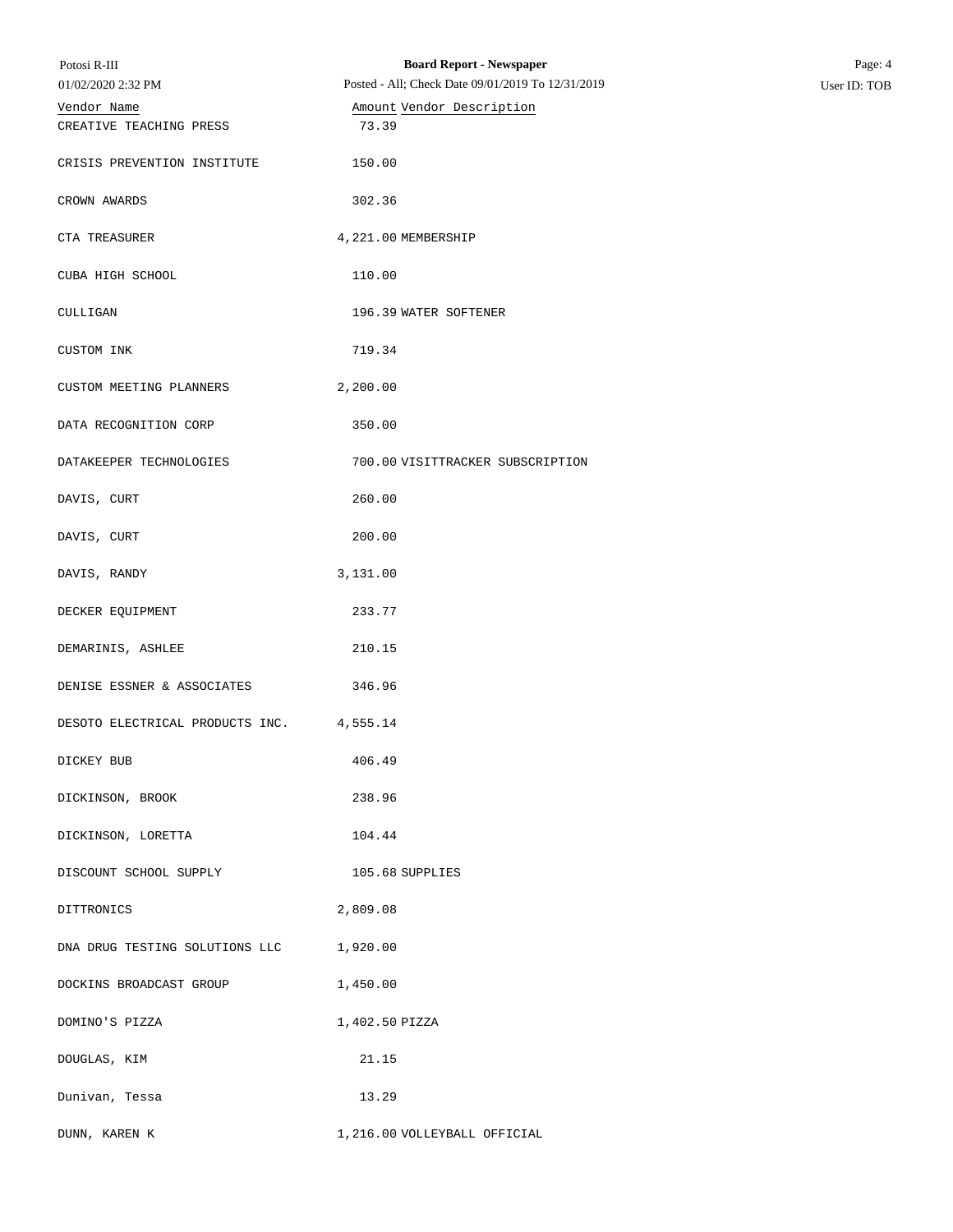| Potosi R-III                            | <b>Board Report - Newspaper</b>                   | Page: 5      |
|-----------------------------------------|---------------------------------------------------|--------------|
| 01/02/2020 2:32 PM                      | Posted - All; Check Date 09/01/2019 To 12/31/2019 | User ID: TOB |
| Vendor Name<br>EAST CENTRAL DISTRICT #7 | Amount Vendor Description<br>520.00               |              |
| EASTERSEALS MIDWEST                     | 80.00                                             |              |
| EBSCO                                   | 239.01                                            |              |
| EDMONDS ELECTRIC MOTOR                  | 905.52 MOTORS/MAINT                               |              |
| Education Plus                          | 2,095.00                                          |              |
| EDUCATIONAL INNOVATIONS, INC.           | 79.85                                             |              |
| EDUCATIONAL THEATRE ASSOCIATION         | 100.00                                            |              |
| EDUCATORS PUBLISHING SERVICE            | 4,387.10                                          |              |
| EduTyping                               | 899.00                                            |              |
| ELDER, JODI                             | 192.05                                            |              |
| ELLINGTON HIGH SCHOOL                   | 100.00                                            |              |
| ELLIS, KEVIN                            | 125.00                                            |              |
| ENHANCEMENTS, INC.                      | 2,037.64                                          |              |
| ERIC ARMIN INC. (EAI)                   | 414.10                                            |              |
| FALLS, MIKE                             | 325.00                                            |              |
| FAMILY STEAK HOUSE                      | 2,658.10 FOOD                                     |              |
| FAN CLOTH                               | 1,077.00                                          |              |
| FARMERS FOODS                           | 72.00                                             |              |
| FARMHOUSE RESTAURANT, THE               | 130.00                                            |              |
| FARMINGTON HIGH SCHOOL                  | 200.00                                            |              |
| FARMINGTON HIGH SCHOOL                  | 350.00                                            |              |
| FARMINGTON R7 SCHOOL DIST               | 5,055.67                                          |              |
| FARMINGTON SPORTS & REHAB               | 129.35                                            |              |
| Farr, Rebecca                           | 285.75                                            |              |
| FASTENAL COMPANY                        | 1,649.06                                          |              |
| $\texttt{FBLA - PBL, INC.}$             | 150.00 MEMBERSHIP DUES                            |              |
| FEDERAL WAGE AND LABOR LAW<br>INSTITUTE | 292.55                                            |              |
| FILTER SERVICES OF SAINT LOUIS          | 1,470.75                                          |              |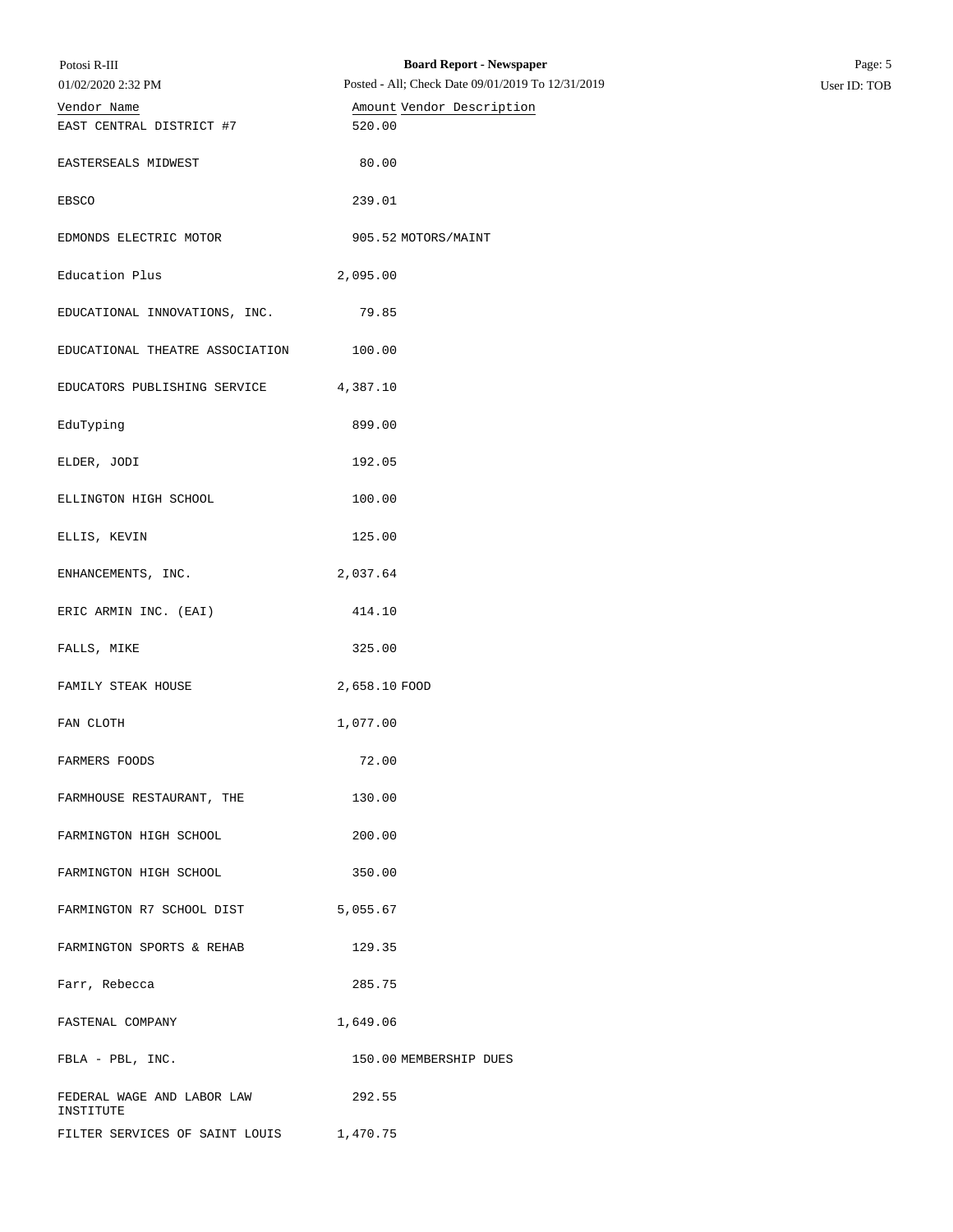| Potosi R-III               | <b>Board Report - Newspaper</b>                   | Page: 6      |
|----------------------------|---------------------------------------------------|--------------|
| 01/02/2020 2:32 PM         | Posted - All; Check Date 09/01/2019 To 12/31/2019 | User ID: TOB |
| Vendor Name                | Amount Vendor Description                         |              |
| FIREFLY COMPUTERS          | 5,310.00                                          |              |
| FIRST STATE COMMUNITY BANK | 6,500.00                                          |              |
| FISHER AUTO PARTS          | 332.33 SUPPLIES                                   |              |
| FISHER, DEVIN              | 59.34                                             |              |
| FITZWATER, SANDY           | 173.70 PAT TRAVEL                                 |              |
| FLAGHOUSE, INC.            | 1,413.89                                          |              |
| FLINN SCIENTIFIC INC       | 689.51 SCIENCE SUPPLIES                           |              |
| FLIPSIDE PRODUCTS INC      | 46.09                                             |              |
| FORESTRY SUPPLIERS INC     | 597.22                                            |              |
| FOWLER, DONALD             | 70.00                                             |              |
| FRANKLIN, BRUCE            | 15.82                                             |              |
| FREDERICKTOWN HIGH SCHOOL  | 300.00                                            |              |
| FRESH AND CLEAN            | 1,240.00                                          |              |
| FULTON, ANGIE              | 94.28                                             |              |
| FULTON, JOSHUA             | 80.00                                             |              |
| GAYLORD, BETTY             | 14.17                                             |              |
| GIBSON, JEFF               | 941.98                                            |              |
| GIBSON, SHARON             | 277.27 REIMB                                      |              |
| GIBSON, TIFFANY            | 28.93 REIMB                                       |              |
| GOODSON, DANNY             | 31.96 SUB ON PREP                                 |              |
| GOPHER                     | 2,036.80 SPORTS SUPPLIES                          |              |
| GRACENOTES LLC             | 34.99                                             |              |
| GRAND TRUE VALUE RENTAL    | 40.70                                             |              |
| GRAPHIC OPTIONS            | 1,350.00                                          |              |
| GRAY, KRISTIE              | 177.85                                            |              |
| GREENSPRO, INC             | 351.00                                            |              |
| HAAR, CHRISTINA            | 16.20                                             |              |
| HAASE, BRUCE               | 130.00                                            |              |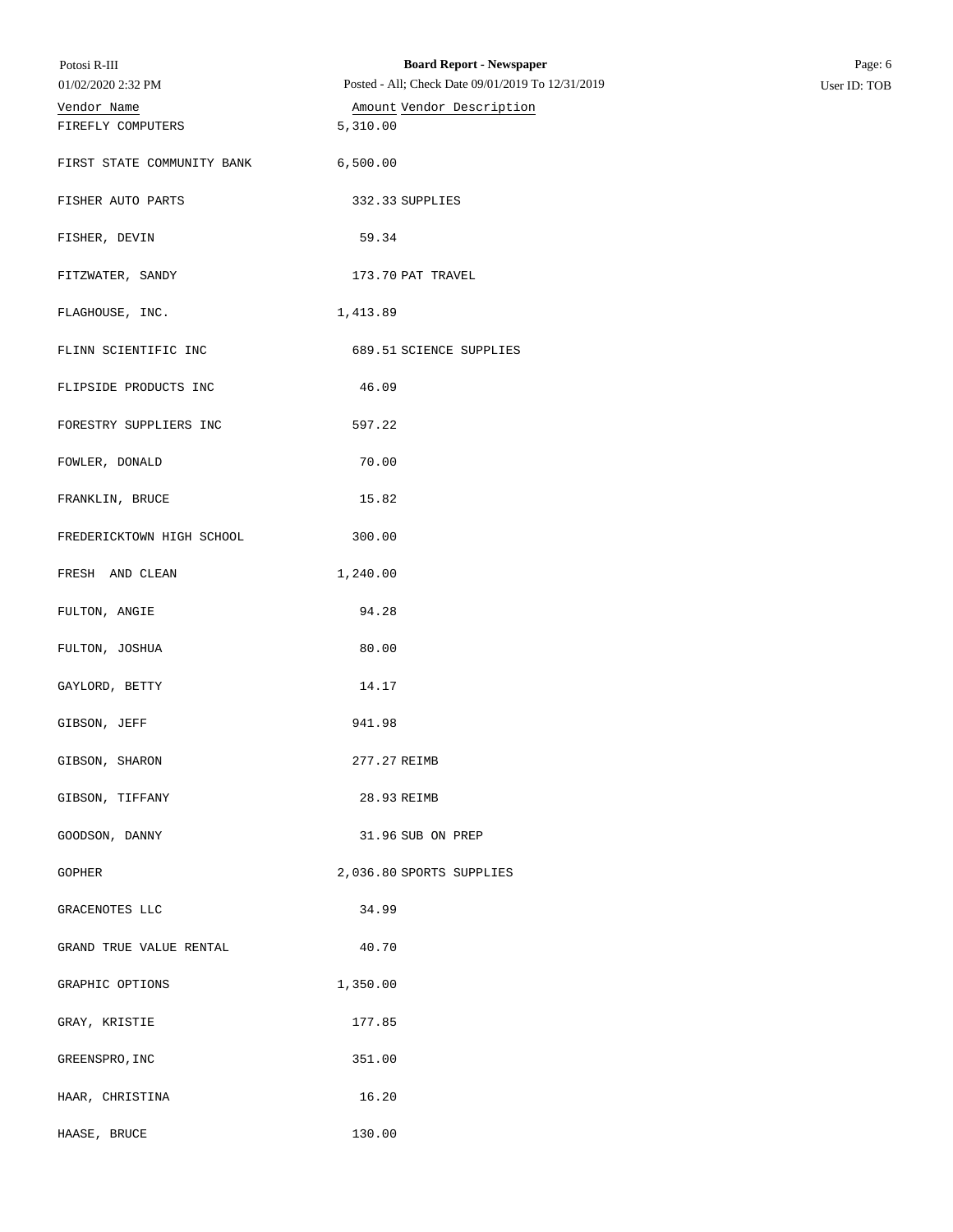| Potosi R-III<br>01/02/2020 2:32 PM         | <b>Board Report - Newspaper</b><br>Posted - All; Check Date 09/01/2019 To 12/31/2019 | Page: 7<br>User ID: TOB |
|--------------------------------------------|--------------------------------------------------------------------------------------|-------------------------|
| Vendor Name                                | Amount Vendor Description                                                            |                         |
| HAGUEWOOD, LINDA                           | 35.00                                                                                |                         |
| Hale, Brett                                | 30.00                                                                                |                         |
| HAMPTON, HEATHER                           | 27.28                                                                                |                         |
| HARBISON, CONNIE                           | 13.93                                                                                |                         |
| HARBISON, RYAN                             | 140.00                                                                               |                         |
| HARBOR FREIGHT                             | 379.96                                                                               |                         |
| HARTLEY, KIM                               | 460.92                                                                               |                         |
| HARVEY, JAMES                              | 175.00                                                                               |                         |
| HAWN, DANIELLE                             | 130.00                                                                               |                         |
| HD SUPPLY FACILITIES MAINT, LTD.           | 119.10                                                                               |                         |
| HEALY AWARDS                               | 267.83                                                                               |                         |
| HEDGECORTH, AMANDA                         | 141.68 REIMB                                                                         |                         |
| HEINEMANN                                  | 160.06                                                                               |                         |
| HOBSON, SANDY                              | 75.00                                                                                |                         |
| HOEHN, DUSTIN                              | 345.00                                                                               |                         |
| HOLBERT, KALEY                             | 32.90                                                                                |                         |
| HOLLOWAY DISTRIBUTING INC                  | 44, 445. 19                                                                          |                         |
| HOUGHTON MIFFLIN HARCOURT<br>PUBLISHING CO | 164.09 WORKBOOKS                                                                     |                         |
| HOWELL, B. JEAN                            | 90.64                                                                                |                         |
| HUDL                                       | 3,049.00                                                                             |                         |
| HULTBERG, TED                              | 195.00                                                                               |                         |
| INDEPENDENT JOURNAL INC                    | 5,206.75 AD                                                                          |                         |
| INDUSTRIAL ARTS SUPPLY COMPANY             | 478.39 SUPPLIES                                                                      |                         |
| INMAN, ROB                                 | 485.00                                                                               |                         |
| INSTRUMENTALIST AWARDS LLC                 | 200.00                                                                               |                         |
| INTERSTATE BILLING SERVICE INC             | 2,587.45                                                                             |                         |
| JACKSON, ODELL                             | 65.00                                                                                |                         |
| JACKSON, SUSAN                             | 130.50                                                                               |                         |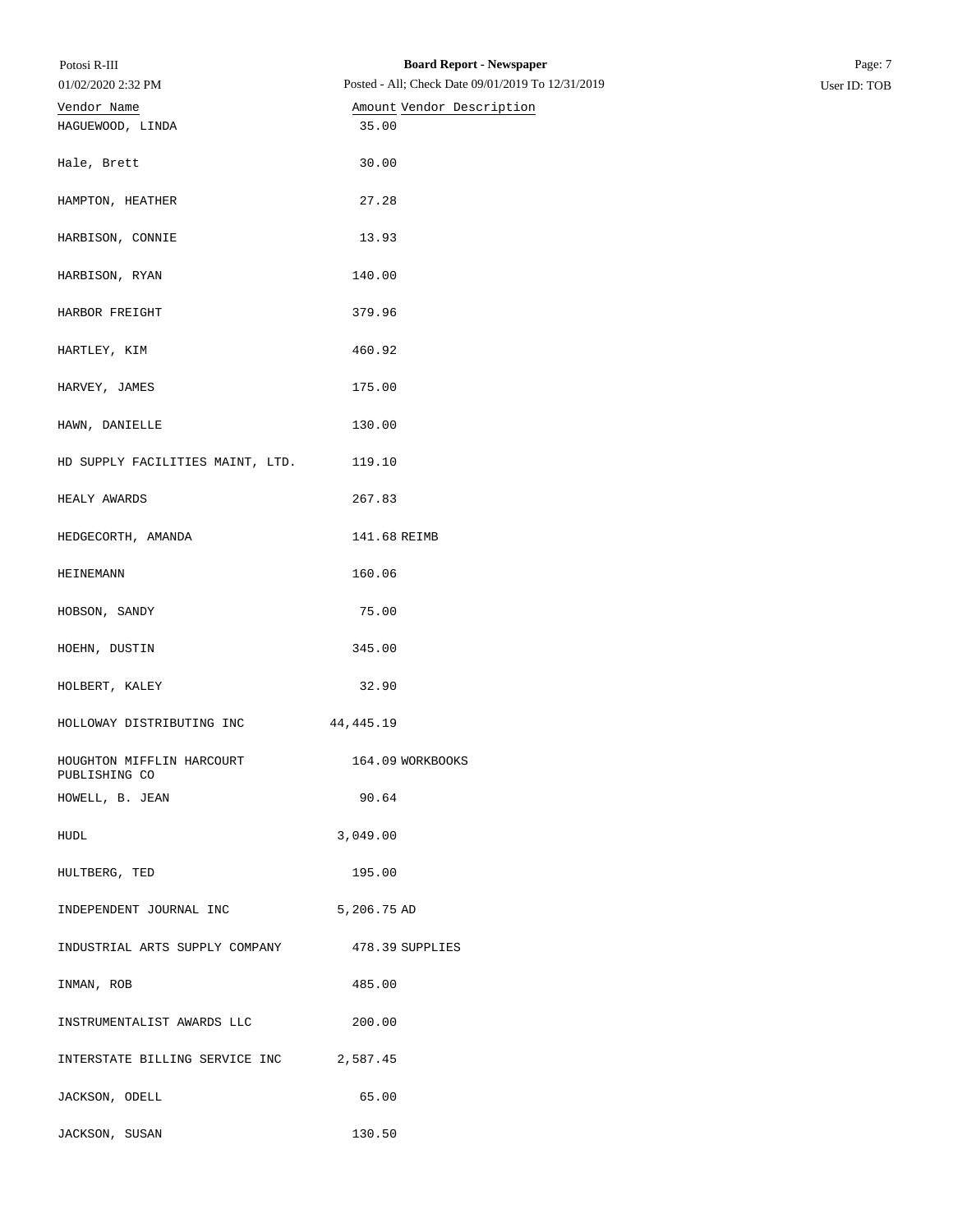| Potosi R-III                      | <b>Board Report - Newspaper</b>                   | Page: 8      |
|-----------------------------------|---------------------------------------------------|--------------|
| 01/02/2020 2:32 PM                | Posted - All; Check Date 09/01/2019 To 12/31/2019 | User ID: TOB |
| Vendor Name                       | Amount Vendor Description                         |              |
| JACOBSEN, JONI                    | 289.35 PARENT ED TRAVEL                           |              |
| JACOBSEN, MIKE                    | 175.00                                            |              |
| JEFFERSON COLLEGE                 | 1,000.00                                          |              |
| JIM DUMONT ENTERPRISES            | 96.00                                             |              |
| JOHNSON, MARVIN                   | 340.00 FOOTBALL OFFICIAL                          |              |
| JOHNSTONE SUPPLY                  | 413.43 MAINT SUPPLIES                             |              |
| JONES SCHOOL SUPPLY COMPANY, INC. | 115.50                                            |              |
| JOSTENS INC                       | 10,771.85 YEARBOOKS                               |              |
| JOSTENS SEMO GRADUATION PRODUCTS  | 21.50                                             |              |
| JTM PROVISIONS CO INC             | 927.63                                            |              |
| JULIETTE, BRITTANY                | 61.20                                             |              |
| JUNIOR LIBRARY GUILD              | 2,346.00                                          |              |
| JUST RIGHT PRINTING               | 210.00                                            |              |
| JW PEPPER & SON, INC.             | 669.70                                            |              |
| KAMMERMANN'S EXT CO INC           | 688.00 PEST CONTROL                               |              |
| KAPLAN COMPANIES INC              | 225.03 CHILD CARE SUPPLIES                        |              |
| KEARBEY, CHRIS                    | 323.10                                            |              |
| KELLY, QUINN                      | 125.00                                            |              |
| KESTER, GREG                      | 193.33                                            |              |
| KFMO 1240                         | 330.00                                            |              |
| KING, JAMES                       | 470.00                                            |              |
| KING, JAMES                       | 130.00                                            |              |
| KOCH, ABBY                        | 75.79                                             |              |
| KRANZ BODY CO LLC                 | 105.65                                            |              |
| KROMER CO LLC                     | 489.12                                            |              |
| KS STATEBANK                      | 23, 351.85                                        |              |
| KURTZEBORN, ABBIGAIL              | 184.64                                            |              |
| LAKESHORE                         | 1,290.62 SCHOOL SUPPLIES                          |              |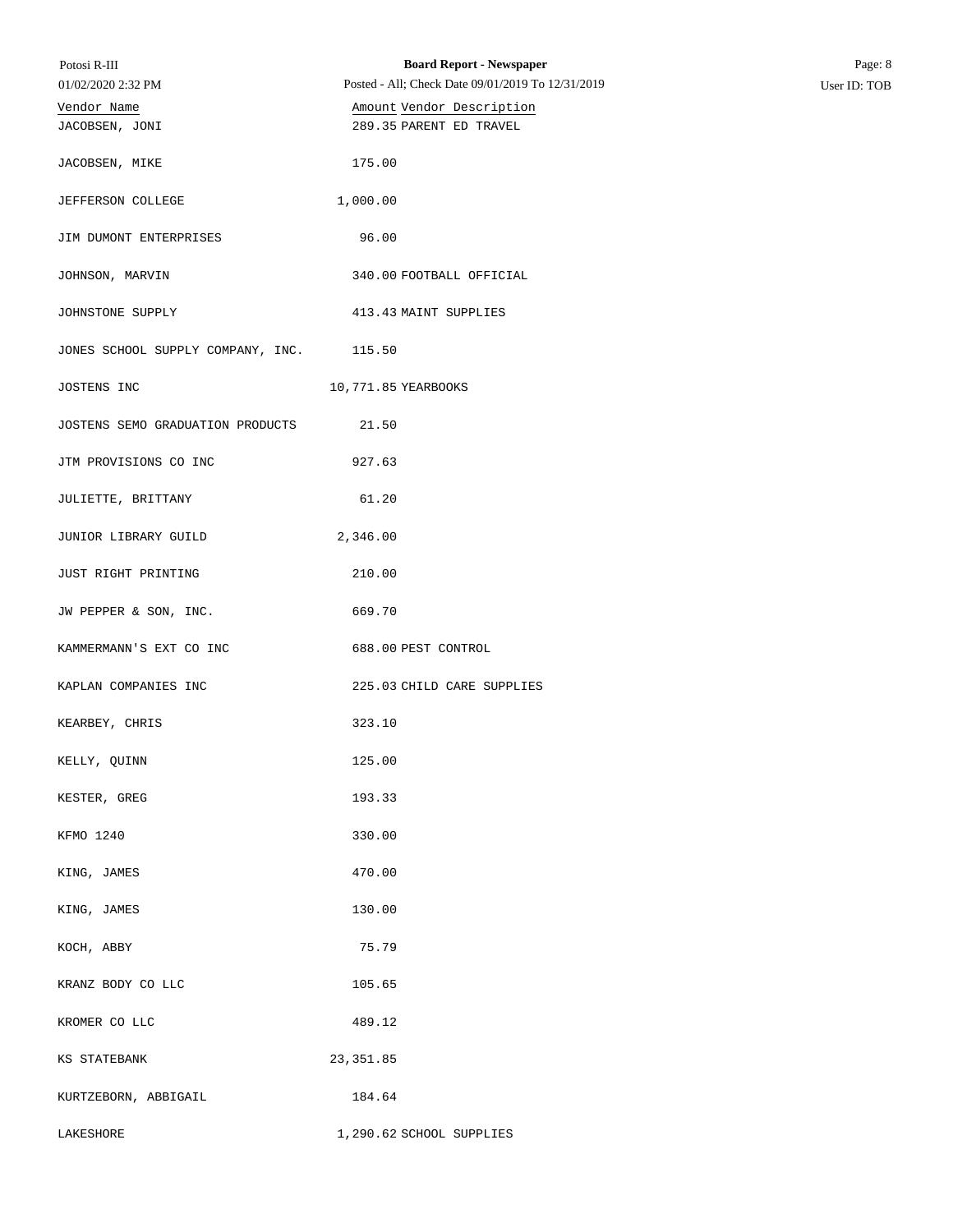| Potosi R-III                                 | <b>Board Report - Newspaper</b>                   | Page: 9      |
|----------------------------------------------|---------------------------------------------------|--------------|
| 01/02/2020 2:32 PM                           | Posted - All; Check Date 09/01/2019 To 12/31/2019 | User ID: TOB |
| Vendor Name                                  | Amount Vendor Description                         |              |
| LANCASTER, CHRISTIAN                         | 200.00                                            |              |
| LAWSON, JENNIFER                             | 103.50                                            |              |
| LEARNING A-Z                                 | 189.90                                            |              |
| LEE, JIM DAVID                               | 125.00                                            |              |
| LePage, Thomas                               | 138.00                                            |              |
| LEWIS, EMILY                                 | 505.77                                            |              |
| LITTLE CAESAR'S POTOSI                       | 18.57                                             |              |
| LONG, NATALIE                                | 69.17                                             |              |
| M.U.S.I.C.                                   | 240, 428.00 ASSESSMENT                            |              |
| MAAA SUPERINTENDENT'S ASSN.                  | 100.00                                            |              |
| MAAA                                         | 560.00                                            |              |
| MAGIC-WRIGHTER INC                           | 80.00                                             |              |
| MAHURIN, ROBBIE                              | 200.00                                            |              |
| MAJHAA                                       | 100.00                                            |              |
| MARCO TECHNOLOGIES LLC                       | 2, 415.72                                         |              |
| MARLER MUSIC                                 | 202.07                                            |              |
| MARLER, KYLE                                 | 395.00                                            |              |
| MASC                                         | 420.00                                            |              |
| MASTERS, STACEY                              | 89.88                                             |              |
| MAXWELL, CHERYL                              | 257.23 WORKSHOP                                   |              |
| MBCA                                         | 80.00                                             |              |
| MCCOURTNEY, KRISTIN                          | 95.85                                             |              |
| MCCOY, STEVEN                                | 1,144.50                                          |              |
| MCCOY, VICKI                                 | 25.75 TRAVEL                                      |              |
| MCDA, EAST CENTRAL DISTRICT                  | 220.00                                            |              |
| MCGRAW HILL SCHOOL EDUCATION<br>HOLDINGS LLC | 34, 267.48 TEST MATERIALS                         |              |
| MCI                                          | 113.95 LONG DISTANCE                              |              |
| MDTA                                         | 70.00                                             |              |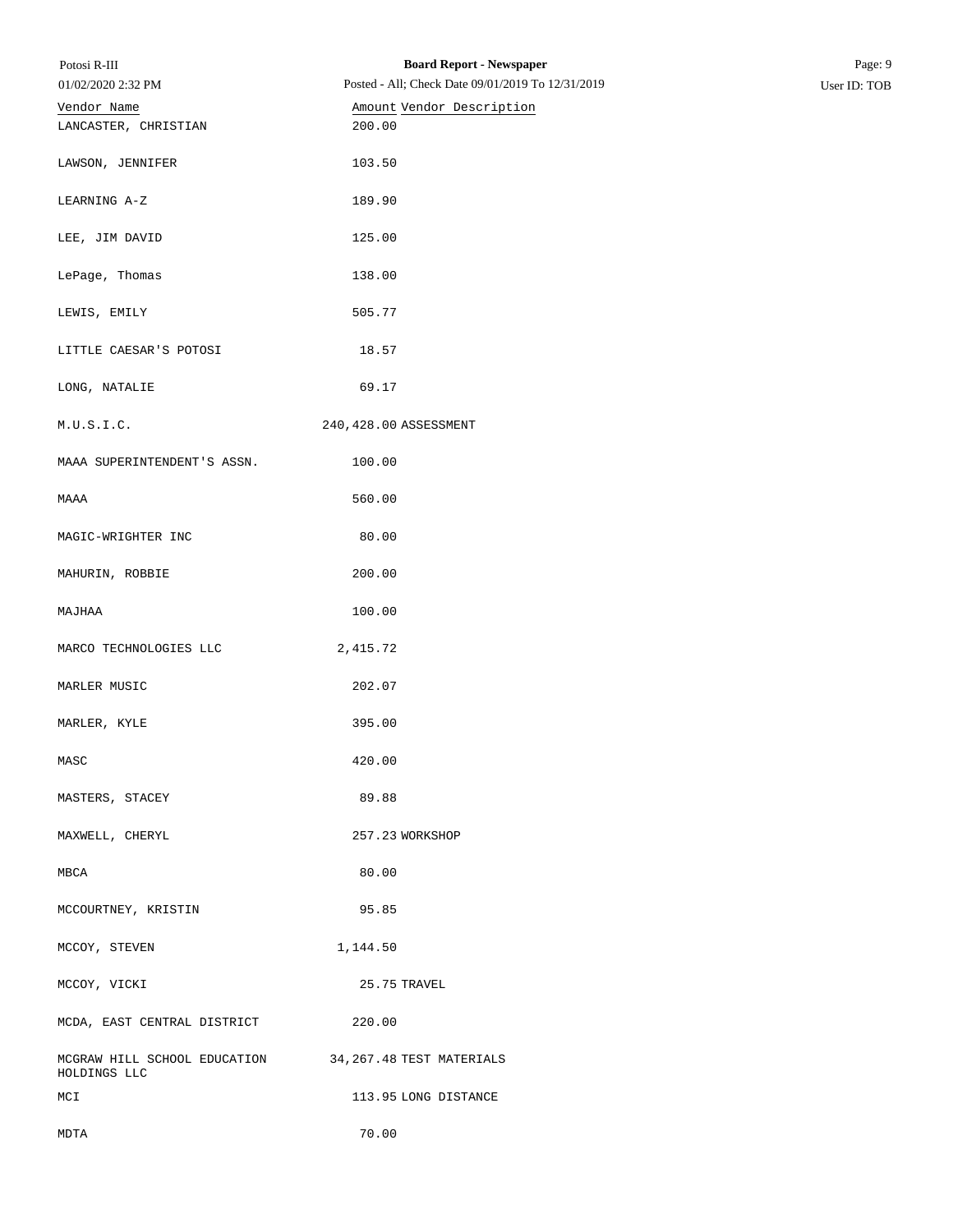| Potosi R-III                     | <b>Board Report - Newspaper</b>                   | Page: 10     |
|----------------------------------|---------------------------------------------------|--------------|
| 01/02/2020 2:32 PM               | Posted - All; Check Date 09/01/2019 To 12/31/2019 | User ID: TOB |
| Vendor Name                      | Amount Vendor Description                         |              |
| MEIER, JACOB                     | 125.00                                            |              |
|                                  |                                                   |              |
| MELTON SIGNS & TSHIRTS           | 2,905.50                                          |              |
|                                  |                                                   |              |
| MERCER, MECAYLA                  | 40.62                                             |              |
|                                  |                                                   |              |
| MERSEAL, HEATHER                 | 157.53 REIMB                                      |              |
|                                  |                                                   |              |
| MERX, CINDY                      | 300.00                                            |              |
|                                  |                                                   |              |
| MICKE, GARY                      | 378.45                                            |              |
|                                  |                                                   |              |
| MICKES O'TOOLE, LLC              | 20,360.00                                         |              |
| MIDCOM TECHNOLOGIES LLC          | 637.50                                            |              |
|                                  |                                                   |              |
| MIDWEST RADIO SYSTEMS, INC.      | 434.70                                            |              |
|                                  |                                                   |              |
| MIDWEST SHEET MUSIC              | 529.75                                            |              |
|                                  |                                                   |              |
| MIDWEST SYSTEMS TRUCK EQUIPMENT, | 299.52                                            |              |
| INC.                             |                                                   |              |
| MIMS, GARY                       | 1,541.00 BASKETBALL OFFICIAL                      |              |
|                                  |                                                   |              |
| MINERAL AREA COLLEGE             | 1,195.00                                          |              |
|                                  |                                                   |              |
| MINERAL AREA COLLEGE             | 100.00                                            |              |
| MINERAL AREA HEALTH CONSORTIUM   |                                                   |              |
|                                  | 100.00                                            |              |
| MINERAL AREA OFFICE SUPPLY       | 3,336.59 OFFICE SUPPLIES                          |              |
|                                  |                                                   |              |
| MISSEY, JAIME                    | 51.36                                             |              |
|                                  |                                                   |              |
| MISSOURI ASSOCIATION OF SEC      | 847.00                                            |              |
| PRINCIPALS                       |                                                   |              |
| MISSOURI BANDMASTERS ASSOCIATION | 105.00                                            |              |
| INC                              |                                                   |              |
| MISSOURI FBLA                    | 50.00 DONATION                                    |              |
|                                  |                                                   |              |
| MISSOURI FFA ASSOCIATION         | 598.00                                            |              |
|                                  |                                                   |              |
| MISSOURI READING INITIATIVE      | 38,700.00                                         |              |
| MISSOURI S&T AR                  | 700.00                                            |              |
|                                  |                                                   |              |
| MISSOURI SCHOOL F/T DEAF         | 989.00                                            |              |
|                                  |                                                   |              |
| MISSOURI VOCATIONAL ENTERPRISES  | 360.00                                            |              |
|                                  |                                                   |              |
| MO DIV OF EMPLOYMENT SECURITY    | 19.94 BENEFIT CHARGES                             |              |
|                                  |                                                   |              |
| MOLLY HAWKINS' HOUSE             | 1,310.92 SUPPLIES                                 |              |
|                                  |                                                   |              |
| MORGAN, LEANN                    | 296.52                                            |              |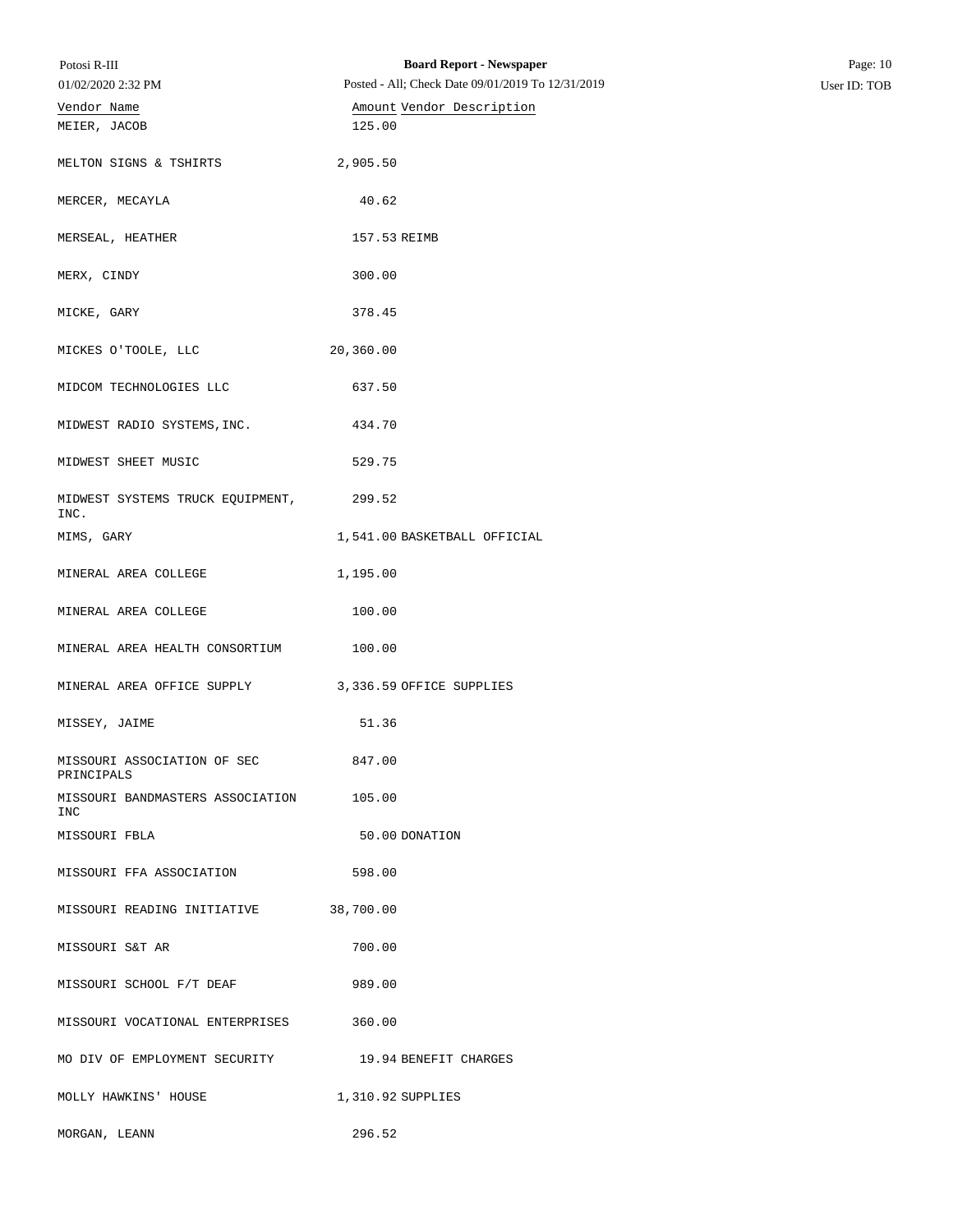| Potosi R-III<br>01/02/2020 2:32 PM | <b>Board Report - Newspaper</b><br>Posted - All; Check Date 09/01/2019 To 12/31/2019 | Page: 11     |
|------------------------------------|--------------------------------------------------------------------------------------|--------------|
| Vendor Name                        | Amount Vendor Description                                                            | User ID: TOB |
| MORGAN, WHITNEY                    | 32.82                                                                                |              |
| MORRIS, JACKIE                     | 795.00                                                                               |              |
| MOSBY, NORTH                       | 125.00                                                                               |              |
| MOSS, CHRIS                        | 125.00                                                                               |              |
| MRC RECYCLING                      | 50.00                                                                                |              |
| MSBA                               | 84.96 MAINT POLICY SVC                                                               |              |
| MSCA                               | 987.00                                                                               |              |
| MSHSAA                             | 100.00 MEMBERSHIP                                                                    |              |
| MSTA                               | 32,526.00                                                                            |              |
| MUELLER, DAN                       | 510.00                                                                               |              |
| MUELLER, KARI                      | 7.63                                                                                 |              |
| MUSIC IN MOTION                    | 308.20                                                                               |              |
| MUSICIANS FRIEND.COM               | 3,052.96                                                                             |              |
| NASCO                              | 3, 241.19 SUPPLIES                                                                   |              |
| NATIONAL FFA ORGANIZATION          | 1,525.00                                                                             |              |
| NCS PEARSON INC                    | 672.53                                                                               |              |
| NETTLES, JUSTIN                    | 223.07                                                                               |              |
| Nickelson, Carrie                  | 9.17                                                                                 |              |
| NIMCO, INC                         | 67.80                                                                                |              |
| 0.D.A.C.S., INC                    | 2,136.88                                                                             |              |
| OLD FASHIONED CANDY CO.            | 3,710.09                                                                             |              |
| OMNI CHEER                         | 96.97                                                                                |              |
| ORIENTAL TRADING COMPANY           | 692.61 SCHOOL SUPPLIES                                                               |              |
| PALEN MUSIC CENTER                 | 67.00                                                                                |              |
| PARENTS AS TEACHERS                | 2,890.00 CONFERENCE                                                                  |              |
| PARKWAY SOUTH                      | 56.50                                                                                |              |
| PARKWAY TOURNAMENT FUND            | 138.61                                                                               |              |
| PASHIA, JEFF                       | 39.60                                                                                |              |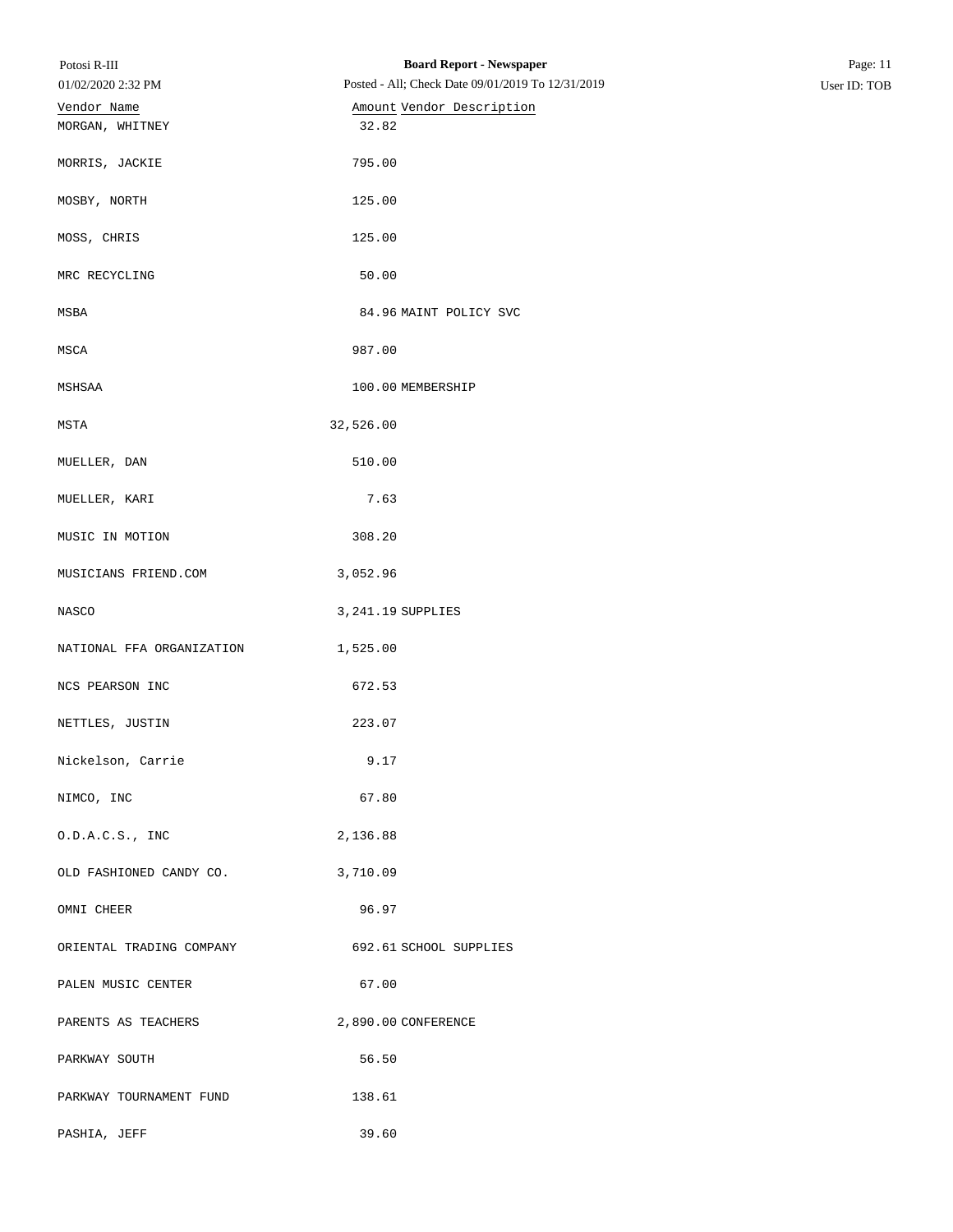| Potosi R-III                  | <b>Board Report - Newspaper</b>                              | Page: 12     |
|-------------------------------|--------------------------------------------------------------|--------------|
| 01/02/2020 2:32 PM            | Posted - All; Check Date 09/01/2019 To 12/31/2019            | User ID: TOB |
| Vendor Name                   | Amount Vendor Description                                    |              |
| PEIRCE, LLOYD LEE             | 111.65                                                       |              |
| PEPSI COLA COMPANY            | 1,776.32 SODA                                                |              |
| PERMA BOUND BOOKS             | 4,723.93 BOOKS                                               |              |
| PERSONAL FIRE PROTECTION      | 1,977.20                                                     |              |
| PHARES, GEORGIE               | 1.30                                                         |              |
| PHARES, RHONDA                | 196.58 REIMB                                                 |              |
| PITSCO EDUCATION              | 536.75                                                       |              |
| PLANK ROAD PUBLISHING INC     | 112.45 TEXT                                                  |              |
| Politte, Amanda               | 1,390.28                                                     |              |
| POLOPLAZ                      | 343.20                                                       |              |
| PORTELL, ADAM                 | 1,012.40                                                     |              |
| PORTELL, NICOLE               | 100.84 WORKSHOP                                              |              |
| PORTER, ADRIAN                | 125.00                                                       |              |
| PORTER, RAVEN                 | 168.75                                                       |              |
| POSITIVE PROMOTIONS           | 1,003.02 SUPPLIES                                            |              |
| POST MASTER                   | 55.00 POSTAGE                                                |              |
| POTOSI BAND BOOSTERS          | 2,102.77                                                     |              |
| POTOSI HIGH SCHOOL PETTY CASH | 175.30                                                       |              |
| POTOSI LUMBER COMPANY         | 828.67 SUPPLIES                                              |              |
| POTOSI WALMART                | 16,600.00                                                    |              |
| POTOSI, CITY OF               | 19,629.68 GAS/WATER/UTILITIES                                |              |
| POULIEZOS, TOM                | 125.00                                                       |              |
| POWERSCHOOL GROUP LLC         | 3,061.80                                                     |              |
| PRAIRIE FARMS DAIRY           | 52,043.06                                                    |              |
| PRATTE, JENNELLE              | 9.74                                                         |              |
|                               | PROFFER WHOLESALE PRODUCE INC 22,891.81 PRODUCE/FOOD SERVICE |              |
| PRUFROCK PRESS INC            | 462.00 SUPPLIES                                              |              |
| PULLINS, JOSH                 | 108.45                                                       |              |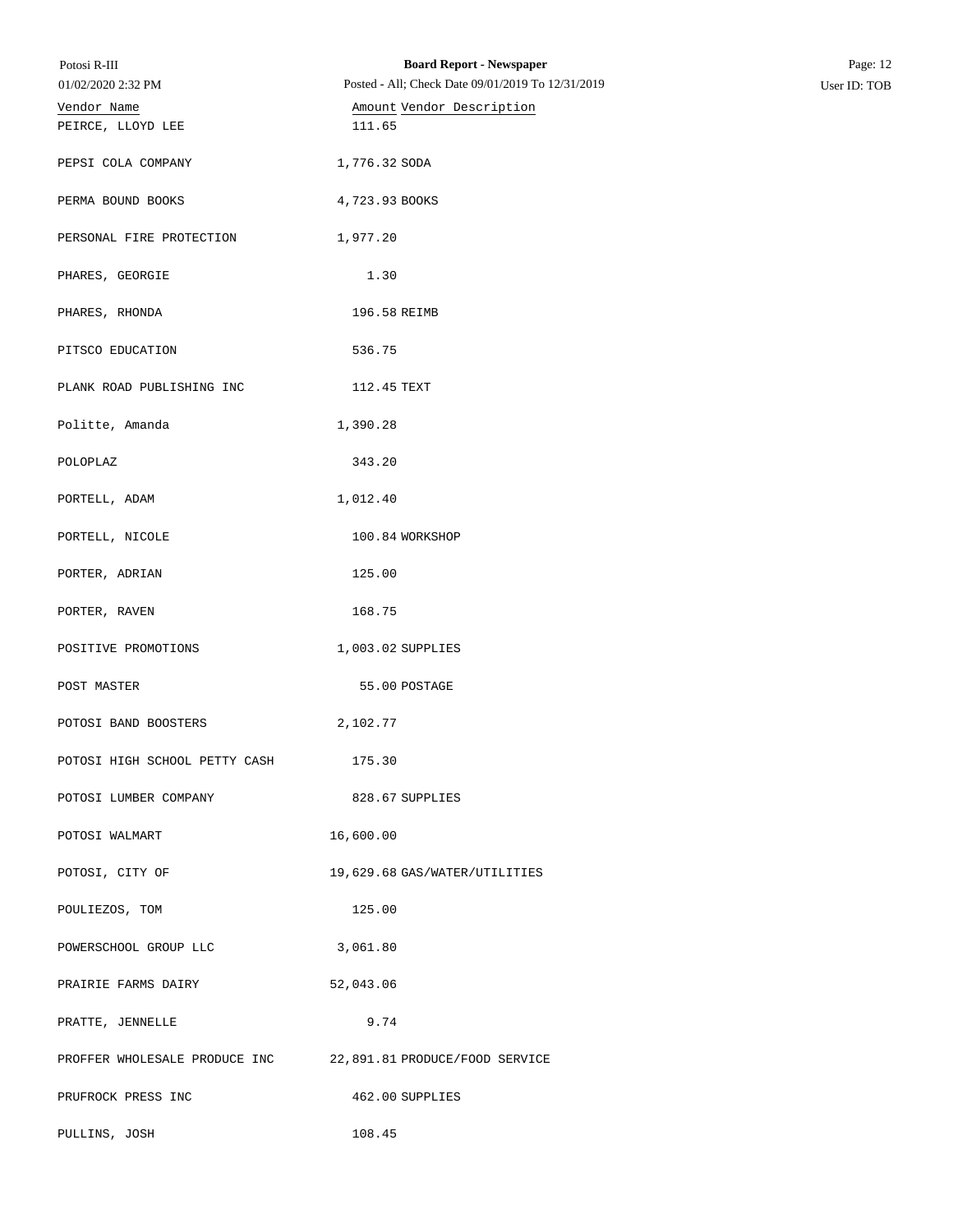| Potosi R-III                                    | <b>Board Report - Newspaper</b>                   | Page: 13     |
|-------------------------------------------------|---------------------------------------------------|--------------|
| 01/02/2020 2:32 PM                              | Posted - All; Check Date 09/01/2019 To 12/31/2019 | User ID: TOB |
| Vendor Name                                     | Amount Vendor Description                         |              |
| PURCELL TIRE                                    | 6,593.95 TIRES/BUS                                |              |
| QUILL CORPORATION                               | 5,053.10 SCHOOL SUPPLIES                          |              |
| QUILL LLC                                       | 339.52                                            |              |
| QUINN, PHYLLIS                                  | 116.04                                            |              |
| R & K TIRE LLC                                  | 125.00                                            |              |
| RAINBOWS                                        | 160.00                                            |              |
| RANDALL, KEITH                                  | 138.00                                            |              |
| REALLY GOOD STUFF INC                           | 1,406.84 BOOKS                                    |              |
| REED, JASON                                     | 125.00                                            |              |
| RESERVE ACCOUNT                                 | 3,800.00                                          |              |
| RIDDELL/ALL AMERICAN SPORTS CORP                | 600.00 SUPPLIES                                   |              |
| RIXSTINE RECOGNITION                            | 197.50                                            |              |
| ROBART REHABILITATION & WELLNESS,<br><b>LLC</b> | 410.00                                            |              |
| ROBOTICS EDUCATION & COMPETITION<br>FOUNDATION  | 80.00                                             |              |
| ROWE CROP FARMS, INC.                           | 3,265.00                                          |              |
| ROYAL PAPERS INC                                | 20,037.51                                         |              |
| RUSH, MICHAEL                                   | 125.00                                            |              |
| RUTHERFORD LEARNING GROUP INC                   | 169.50                                            |              |
| RYDIN DECAL                                     | 301.00                                            |              |
| SANSEGRAW, JILL                                 | 10.29                                             |              |
| SANSEGRAW, SALLY                                | 167.46                                            |              |
| SAVE A LOT                                      | 12,615.71                                         |              |
| SAVE-A-LOT                                      | 4,680.40                                          |              |
| Schiller's Camera and Video                     | 849.94                                            |              |
| SCHIMSA, ROBERT                                 | 175.00                                            |              |
| SCHOLASTIC BOOK CLUBS INC                       | 163.00                                            |              |
| SCHOLASTIC BOOK FAIRS                           | 12,418.40                                         |              |
| SCHOLASTIC INC                                  | 1,846.48 MAGAZINE                                 |              |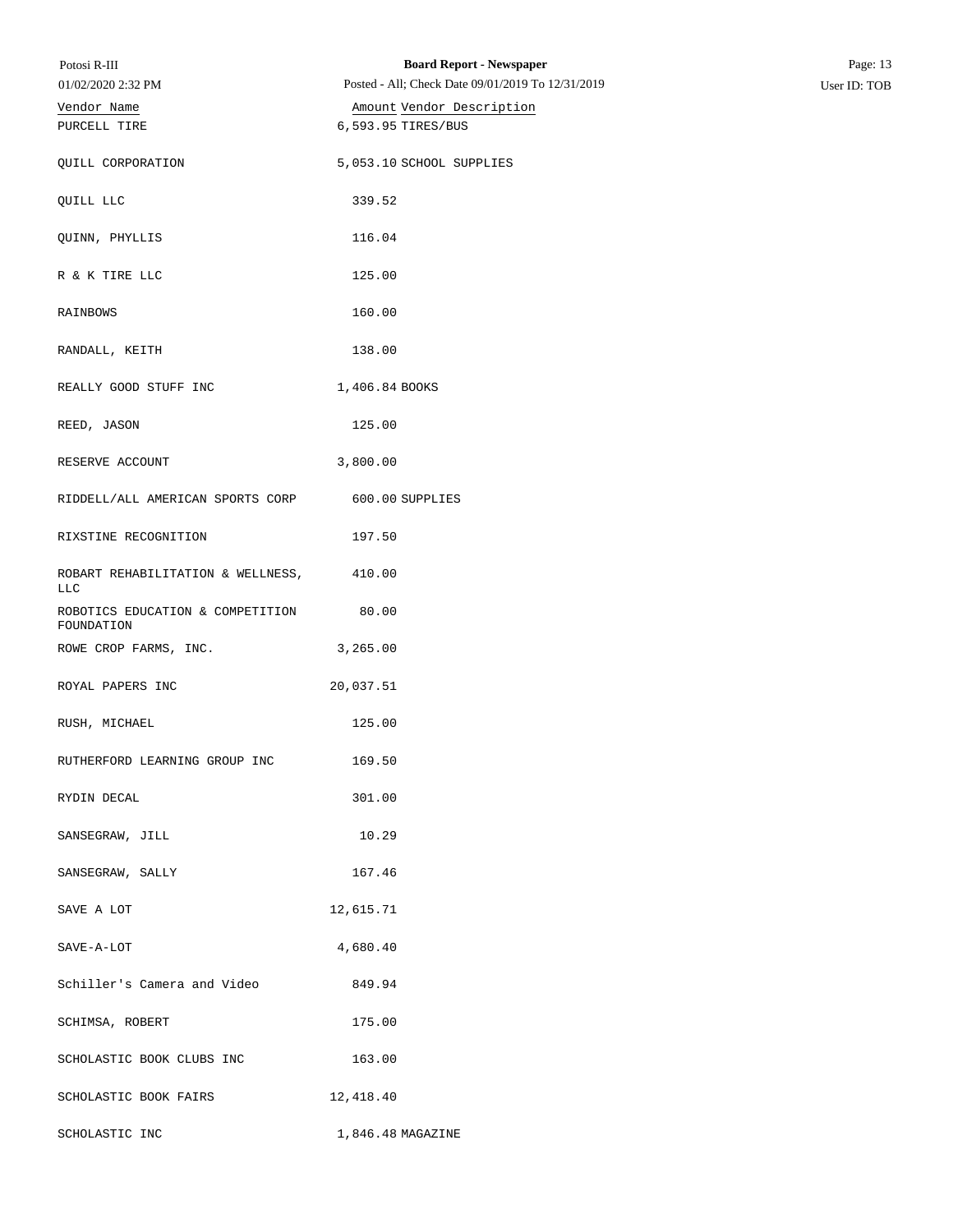| Potosi R-III<br>01/02/2020 2:32 PM | <b>Board Report - Newspaper</b><br>Posted - All; Check Date 09/01/2019 To 12/31/2019 | Page: 14<br>User ID: TOB |
|------------------------------------|--------------------------------------------------------------------------------------|--------------------------|
| Vendor Name<br>SCHOLASTIC INC      | Amount Vendor Description<br>631.63 SUPPLIES                                         |                          |
| SCHOLASTIC                         | 266.48                                                                               |                          |
| SCHOOL DATEBOOKS                   | 1,189.38                                                                             |                          |
| SCHOOL LUNCH SOLUTIONS             | 6,227.92                                                                             |                          |
| SCHOOL SERVICE INC                 | 204.88                                                                               |                          |
| SCHOOL SPECIALTY                   | 5,924.16 SCHOOL SUPPLIES                                                             |                          |
| SDI INNOVATIONS                    | 3,209.54                                                                             |                          |
| SEAS EDUCATION, INC.               | 3,550.00                                                                             |                          |
| Segura, Holli                      | 96.21                                                                                |                          |
| Seiberlich, Jason                  | 434.70                                                                               |                          |
| SEIM, DALTON                       | 35.00                                                                                |                          |
| SENN-THOMAS MIDDLE SCHOOL          | 100.00                                                                               |                          |
| SERVICE REPRODUCTION COMPANY       | 105.91                                                                               |                          |
| SGC FOODSERVICE                    | 78,630.81 SUPPLIES                                                                   |                          |
| SHAW, KEVIN                        | 125.00                                                                               |                          |
| SHERWIN WILLIAMS CO                | 1,938.33 PAINT                                                                       |                          |
| SHIVELBINES MUSIC INC              | 4,500.00 MUSIC SUPPLIES                                                              |                          |
| SHO-ME TECHNOLOGIES                | 1,127.96                                                                             |                          |
| SHORT, CHALA                       | 73.93                                                                                |                          |
| SHORT, SARAH                       | 132.05 SUPPLIES                                                                      |                          |
| SILVER DOLLAR CITY LLC             | 0.00                                                                                 |                          |
| SIMMS, JORDAN                      | 65.00                                                                                |                          |
| SINCLAIR FLORIST                   | 70.00 FLOWERS                                                                        |                          |
| SMCAA                              | 235.00 DIST ENROLL                                                                   |                          |
| SMITH, JASON                       | 130.00                                                                               |                          |
| SMITH, KEVIN                       | 103.00                                                                               |                          |
| SMITH, LISA                        | 259.58                                                                               |                          |
| Smith, Melonie                     | 279.50                                                                               |                          |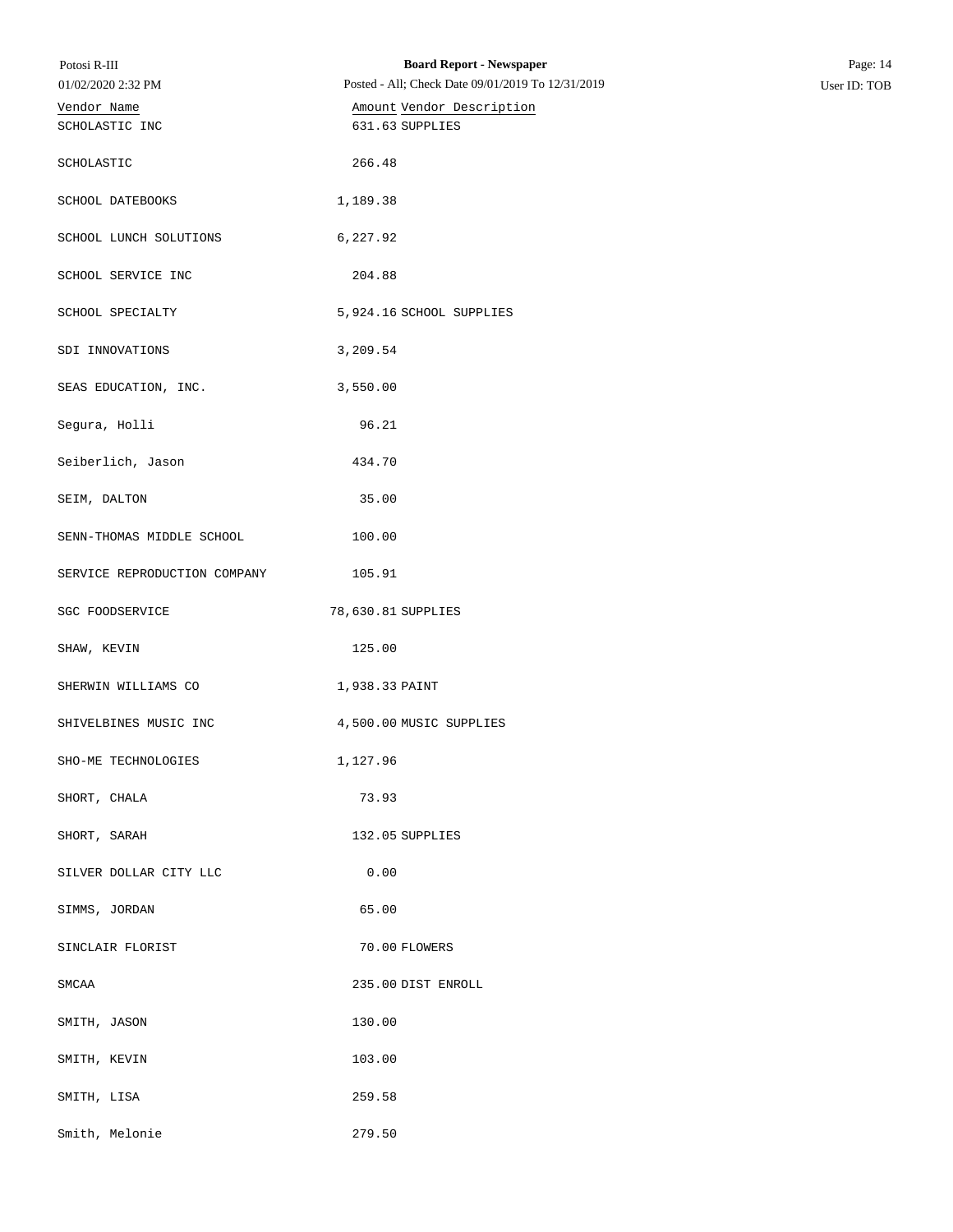| Potosi R-III                                            | <b>Board Report - Newspaper</b>                   | Page: 15     |
|---------------------------------------------------------|---------------------------------------------------|--------------|
| 01/02/2020 2:32 PM                                      | Posted - All; Check Date 09/01/2019 To 12/31/2019 | User ID: TOB |
| Vendor Name                                             | Amount Vendor Description                         |              |
| SOMETHINGCOOL.COM LLC                                   | 2,962.75                                          |              |
| SOUND SOLUTIONS AUDIO/MEDIA GROUP                       | 350.00                                            |              |
| SOUTH CENTRAL RPDC                                      | 0.00                                              |              |
| SOUTHEAST MISSOURI AREA FOOTBALL<br>COACHES ASSOCIATION | 50.00                                             |              |
| SOUTHEAST RPDC                                          | 2,400.00                                          |              |
| SOUTHPAW GRAFIX                                         | 3,132.00                                          |              |
| SPACEWALKER, INC.                                       | 339.88                                            |              |
| SPORTS SCHEDULING SERVICE LLC                           | 5,239.00                                          |              |
| SPRAGUE, DANIEL                                         | 125.00                                            |              |
| ST. FRANCOIS COUNTY 4-H ROBOTICS                        | 180.00                                            |              |
| ST. JUDE CHILDREN'S RESEARCH<br>HOSPITAL                | 700.00                                            |              |
| ST. LOUIS BASKETRY SUPPLY, INC.                         | 146.09                                            |              |
| STARFALL EDUCATION                                      | 70.00                                             |              |
| STEELVILLE HIGH SCHOOL                                  | 120.00                                            |              |
| STEVENS, NATHAN                                         | 0.00                                              |              |
| STONIE'S SAUSAGE SHOP, INC                              | 2,742.90                                          |              |
| STRAIT, RICK                                            | 500.00                                            |              |
| Striegel, David                                         | 138.00                                            |              |
| SUBSCRIPTION SERVICES                                   | 882.09 BOOKS/MAGAZINES                            |              |
| SULLENS, RUSSELL                                        | 140.00                                            |              |
| SUNLIGHT FEED & FARM CENTER INC                         | 67.75                                             |              |
| SUPER 8 SOUTH                                           | 2,159.84                                          |              |
| SUPER DUPER PUBLICATION                                 | 543.05                                            |              |
| SUPREME SCHOOL SUPPLY                                   | 190.58                                            |              |
| SWEET MEMORIES SANDWICH SHOP                            | 315.80 FOOD                                       |              |
| TANTARA RESORT                                          | 229.82 LODGING                                    |              |
| TANTARA STATE ROAD LLC                                  | 488.50                                            |              |
| TASTY BRANDS LLC                                        | 296.01                                            |              |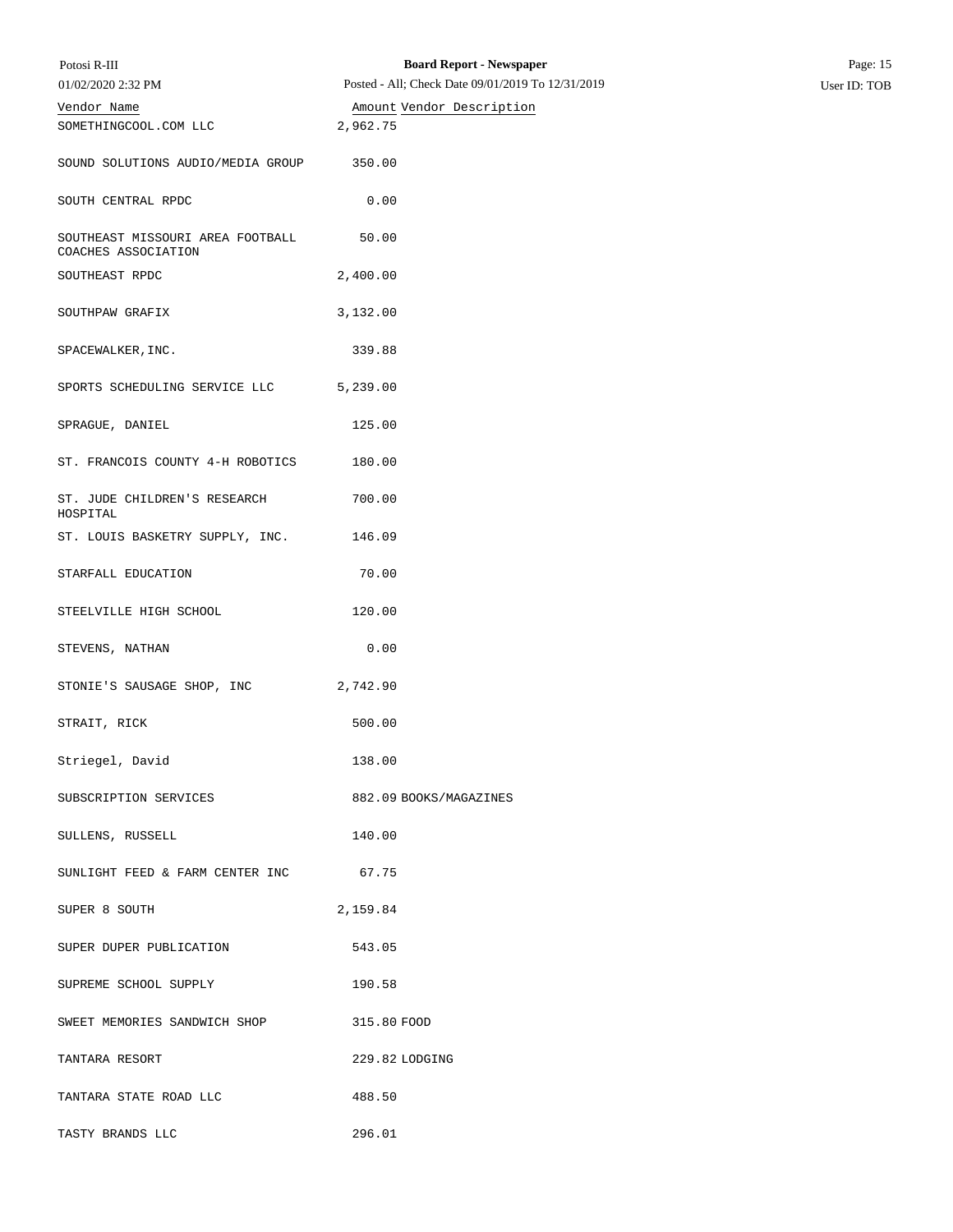| Potosi R-III<br>01/02/2020 2:32 PM                 | <b>Board Report - Newspaper</b><br>Posted - All; Check Date 09/01/2019 To 12/31/2019 | Page: 16<br>User ID: TOB |
|----------------------------------------------------|--------------------------------------------------------------------------------------|--------------------------|
| Vendor Name                                        | Amount Vendor Description                                                            |                          |
| TEACHER CREATED RESOURCES                          | 66.94                                                                                |                          |
| TEACHER DIRECT                                     | 15,578.85                                                                            |                          |
| TECH ELECTRONICS, INC.                             | 3,851.65 MAINT                                                                       |                          |
| TERPSTRA, D.O., GREGORY K                          | 119.00                                                                               |                          |
| THEMES & VARIATIONS INC                            | 149.95                                                                               |                          |
| THREE RIVERS COLLEGE                               | 150.00                                                                               |                          |
| THYSSENKRUPP ELEVATOR CORP 1,725.92 MAINTENANCE    |                                                                                      |                          |
| TIRE BARGAINS                                      | 1,896.00                                                                             |                          |
| TJ'S PIZZA CO                                      | 3,665.10                                                                             |                          |
| TMI AFTERMARKET SOLUTIONS GROUP                    | 2,512.00                                                                             |                          |
| TOM-WAT FUNDRAISING                                | 502.58                                                                               |                          |
| TRANE                                              | 19,208.60                                                                            |                          |
| TREMCO                                             | 899.90 CONSULTING SERVICES                                                           |                          |
| TRIARCO                                            | 119.84 INK/MOLDS/LINTERS/TIS/229-                                                    |                          |
| TRXC TIMING, LLC                                   | 2,200.00                                                                             |                          |
| TURLINGTON, TODD                                   | 125.00                                                                               |                          |
| TYSON FOODS INC                                    | 1,550.22                                                                             |                          |
| UNITED HEALTHCARE INS                              | 880,133.60                                                                           |                          |
| UNITED HEALTHCARE LIFE INSURANCE 336.07<br>COMPANY |                                                                                      |                          |
| UNIVERSITY OF MISSOURI-CASHIERS 2,000.00<br>OFFICE |                                                                                      |                          |
| UNIVERSITY OF MISSOURI-COLUMBIA AR                 | 150.00                                                                               |                          |
| UNIVERSITY OF MISSOURI                             | 100.00                                                                               |                          |
| US FOODS, INC.                                     | 35,656.69                                                                            |                          |
| US SCHOOL SUPPLY                                   | 306.25                                                                               |                          |
| USA TEST PREP LLC                                  | 4,158.70                                                                             |                          |
| USPOSTMASTER                                       | 275.00                                                                               |                          |
| VALLEY R-6 SCHOOL                                  | 240.00                                                                               |                          |
| VARHALLA, TODD                                     | 125.00                                                                               |                          |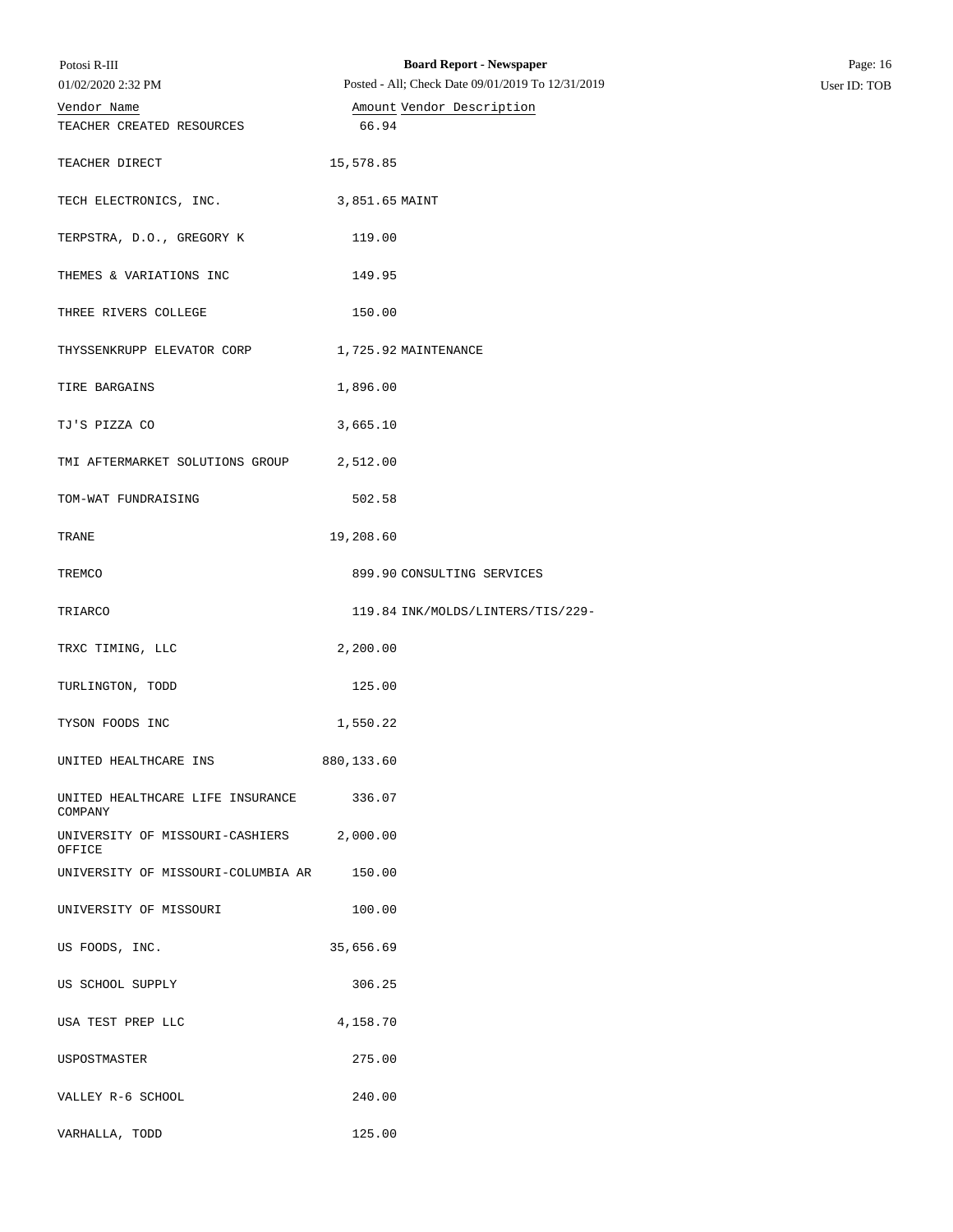| Potosi R-III                     | <b>Board Report - Newspaper</b>                   | Page: 17     |
|----------------------------------|---------------------------------------------------|--------------|
| 01/02/2020 2:32 PM               | Posted - All; Check Date 09/01/2019 To 12/31/2019 | User ID: TOB |
| Vendor Name                      | Amount Vendor Description                         |              |
| VINTAGE CHARM                    | 75.00                                             |              |
| VISA CARD SERVICES               | 20,731.19                                         |              |
| W W GRAINGER INC                 | 41.22 MAINT SUPPLIES                              |              |
| WALMART COMMUNITY                | 8,954.14 SUPPLIES                                 |              |
| WALTON, DEREK                    | 175.00                                            |              |
| WASHINGTON COUNTY AGGREGATES     | 480.00 GRAVEL                                     |              |
| WASHINGTON COUNTY AMBULANCE DIST | 525.00 SERVICES                                   |              |
| WASTE CONNECTIONS OF MO          | 8,776.41                                          |              |
| WEST MUSIC                       | 209.08                                            |              |
| WIESER, RICHARD                  | 125.00                                            |              |
| WILKINS, KEVIN                   | 300.00                                            |              |
| WILLIAM V MACGILL & CO           | 1,176.61 NURSE SUPPLIES                           |              |
| WILSON LANGUAGE TRAINING CORP.   | 266.70                                            |              |
| WILSON TRUCK SERVICE             | 269.50 TRUCK SERVICE                              |              |
| WILSON, BRYCE                    | 686.41                                            |              |
| WINDER, SCOTT                    | 70.00                                             |              |
| WINDSOR HIGH SCHOOL              | 200.00                                            |              |
| WINSTON, TOBIAS                  | 70.00                                             |              |
| Woods, Jennifer                  | 59.34                                             |              |
| WRIGHT, PATTY                    | 9.27                                              |              |
| XENITH LLC                       | 4,735.00                                          |              |
| YANGS 5TH TASTE                  | 2,540.30                                          |              |
| YATES, AUDREY                    | 27.00                                             |              |
| Yates, Michaela                  | 213.32                                            |              |
| YBRARRA, DAVID                   | 4,108.00                                          |              |
| YMCA OF THE OZARKS               | 100.00 NEW TEACHERS LUNCH/                        |              |
| ZAHNER, GARRIE                   | 130.00                                            |              |
| ZEEB, WYATT                      | 5.55                                              |              |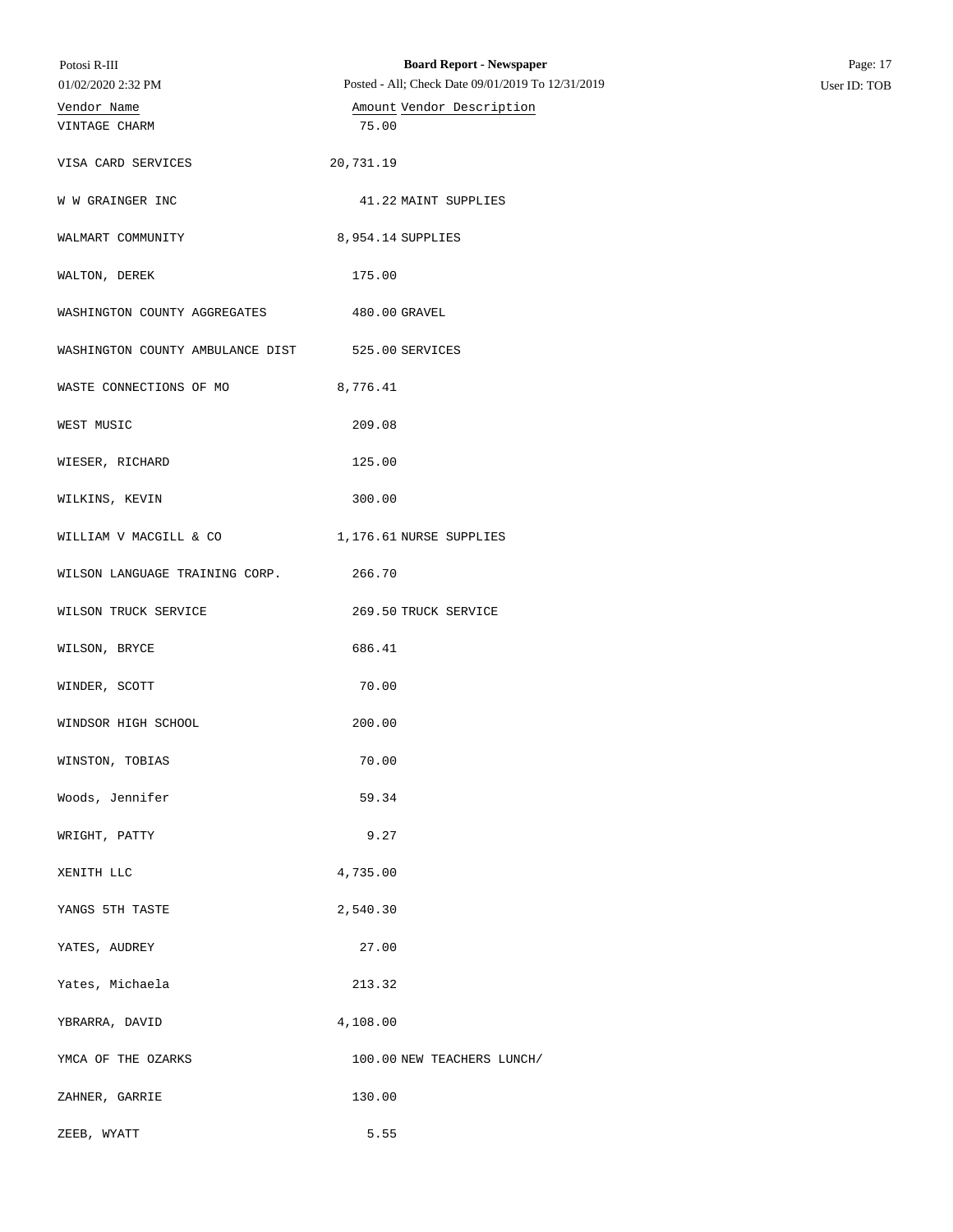| Potosi R-III<br>01/02/2020 2:32 PM                                      | <b>Board Report - Newspaper</b><br>Posted - All; Check Date 09/01/2019 To 12/31/2019 |             | Page: 18<br>User ID: TOB |
|-------------------------------------------------------------------------|--------------------------------------------------------------------------------------|-------------|--------------------------|
| Vendor Name                                                             | Amount Vendor Description                                                            |             |                          |
|                                                                         |                                                                                      | Fund Total: | 2,283,085.09             |
| $\mathbf{1}$<br>Checking<br>Fund: 20                                    | Teachers                                                                             |             |                          |
| GREAT CIRCLE                                                            | 23, 235.00                                                                           |             |                          |
| M.U.S.I.C.                                                              | 42,311.00 ASSESSMENT                                                                 |             |                          |
| MINERAL AREA COLLEGE                                                    | 16,705.00                                                                            |             |                          |
| NHC REHAB MISSOURI                                                      | 16,392.00                                                                            |             |                          |
| UNITEC CAREER CENTER                                                    | 132,849.00 TUITION                                                                   |             |                          |
| WEST ST. FRANCOIS COUNTY R-IV 3,701.37 MICROFISCHE EQUIP<br>SCHOOL DIST |                                                                                      |             |                          |
|                                                                         |                                                                                      | Fund Total: | 235, 193.37              |
| $\mathbf{1}$<br>Checking                                                | Fund: 40 Capital Projects                                                            |             |                          |
| AMAZON.COM                                                              | 54.99                                                                                |             |                          |
| AMERICAN BOILER & MECHANICAL                                            | 2,968.00                                                                             |             |                          |
| BH PROTECH                                                              | 14, 123.05                                                                           |             |                          |
| CAPE JANITOR SUPPLY                                                     | 6,895.00                                                                             |             |                          |
| CUSTOM CABINETS & FURNITURE                                             | 200.00                                                                               |             |                          |
| DESOTO ELECTRICAL PRODUCTS INC.                                         | 9,160.00                                                                             |             |                          |
| DITTRONICS                                                              | 13,531.71                                                                            |             |                          |
| FIREFLY COMPUTERS                                                       | 89,199.00                                                                            |             |                          |
| GIL SCHROEDER SOD SALES INC                                             | 1,060.00                                                                             |             |                          |
| GREENSPRO, INC                                                          | 1,416.86                                                                             |             |                          |
| HOENER ASSOCIATES INC                                                   | 18,057.14                                                                            |             |                          |
| JIM TAYLOR, INC.                                                        | 385,842.06                                                                           |             |                          |
| KWICK, ISMAEL                                                           | 12,000.00                                                                            |             |                          |
| MARCO TECHNOLOGIES LLC                                                  | 2,488.28                                                                             |             |                          |
| MIDWEST RADIO SYSTEMS, INC.                                             | 3,316.07                                                                             |             |                          |
| SHAY ROOFING INC                                                        | 613,173.00                                                                           |             |                          |
| SHIVELBINES MUSIC INC                                                   | 8,600.00 MUSIC SUPPLIES                                                              |             |                          |
| UMB BANK, N.A.                                                          | 23,016.67                                                                            |             |                          |
| US FOODS, INC.                                                          | 5,946.96                                                                             |             |                          |
| WALMART COMMUNITY                                                       | 18.84 SUPPLIES                                                                       |             |                          |